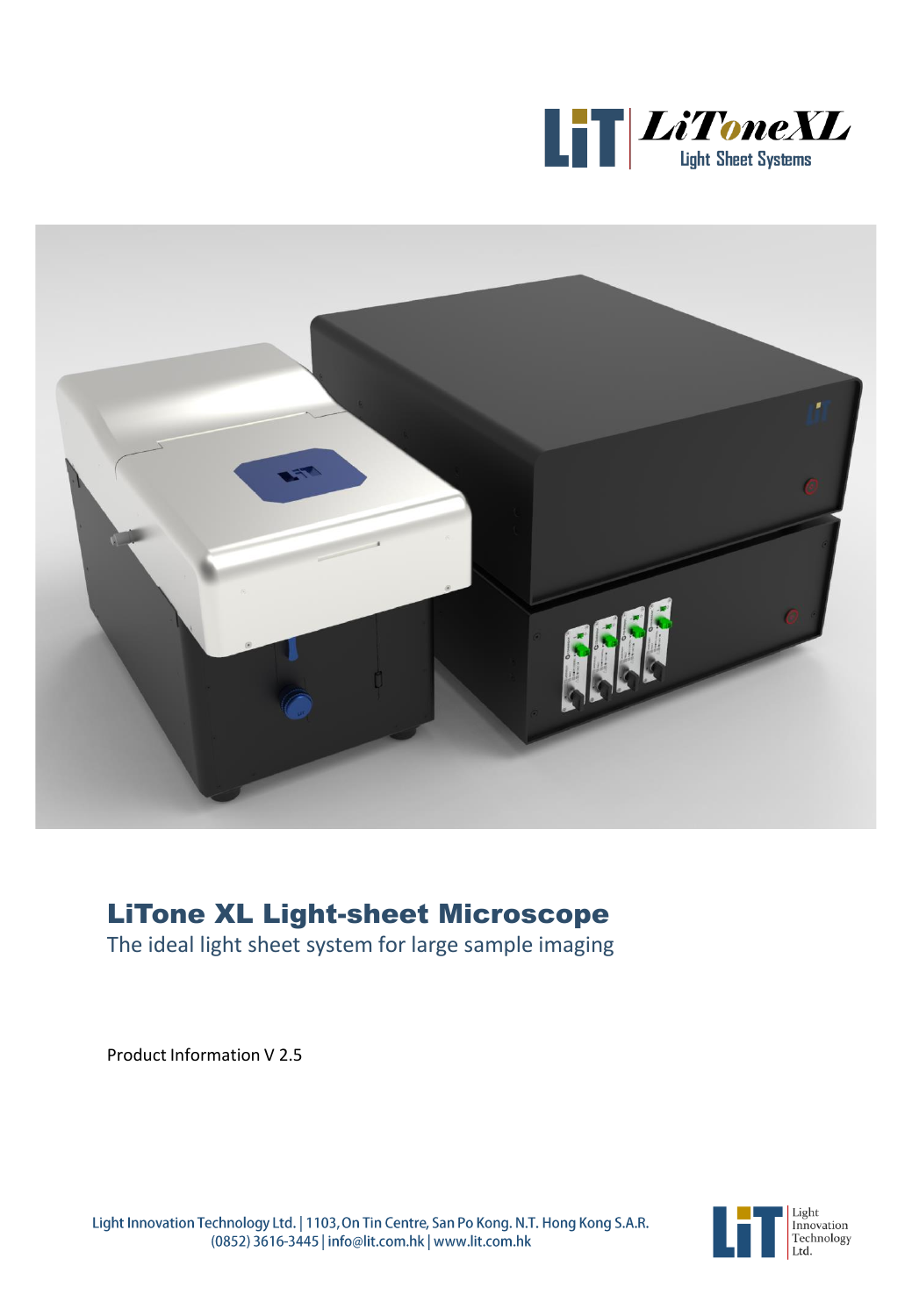

LiTone XL Light-sheet Microscope The ideal light sheet system for large sample imaging

#### **A versatile tool for imaging large cleared tissue with extraordinary resolution**



**Z-projection of blood vessel in cleared mouse brain**

The LiTone XL light-sheet microscope is designed to image large sample in 3D with resolution and speed. This powerful platform utilizes the **Line Bessel Sheet (LBS)** technology and features a unique **4-side illumination** configuration providing the most uniform sample illumination in the market. The LiTone XL microscope is equipped with **refractive index (RI) correction optics**  adjustable from 1.33 to 1.56 to ensure the best imaging quality in various immersion medium. The exchangeable sample chamber can host samples with size up to **2cm by 2cm.**

Applications of the microscope includes imaging of large cleared tissue or organ samples processed by most of the protocols in either water-based or solvent-based methods, as well as imaging of living transparent samples such as zebrafish or drosophila embryos in large quantity by a single click with the build-in multi-position scan function.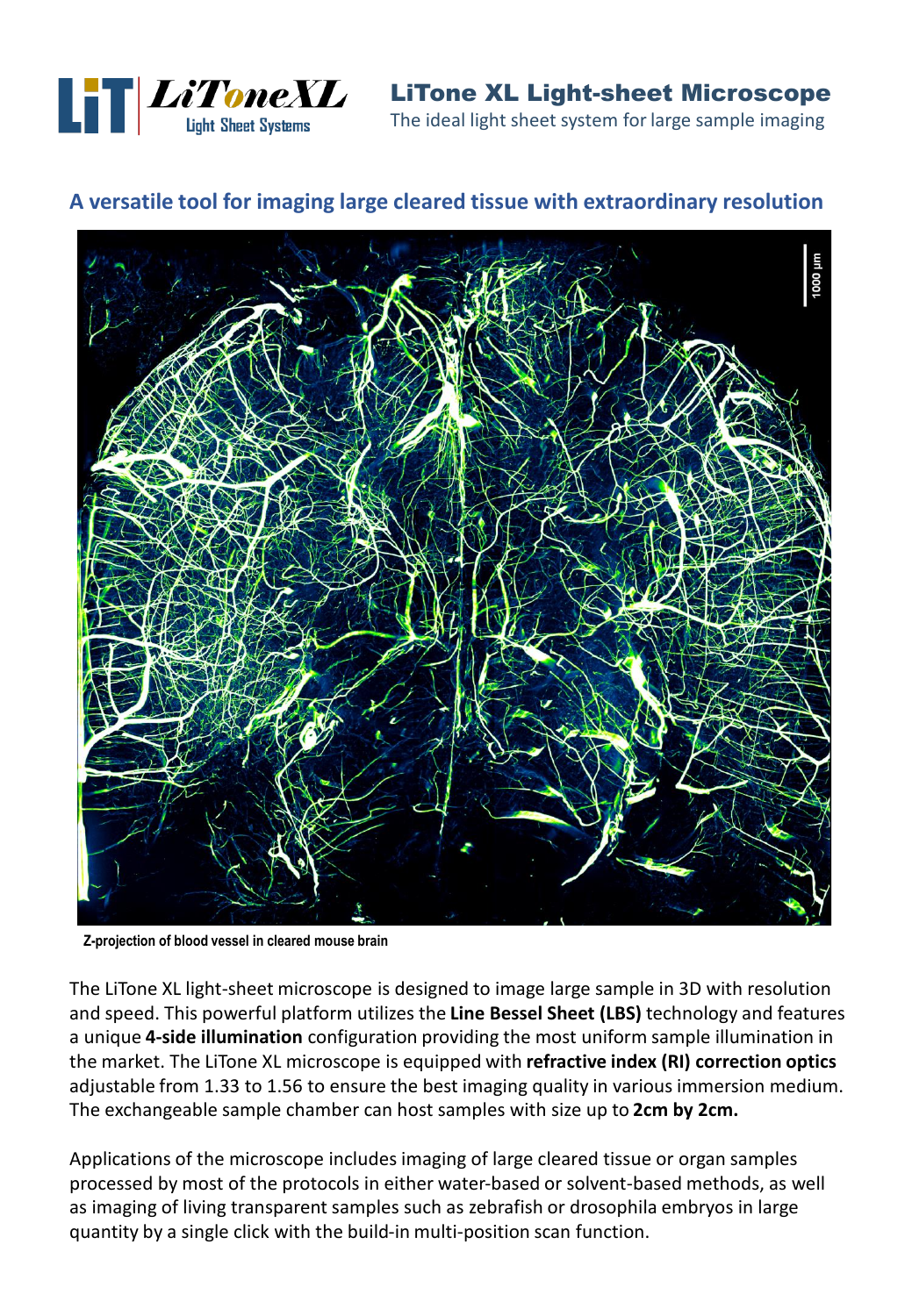

## LiTone XL Light-sheet Microscope

The ideal light sheet system for large sample imaging

#### **Key features**

- ➢ **LBS light-sheets and RI correction optics** for the best performance. Resolution up to 500nm
- ➢ **Unique four-side illumination**  significantly increase the illumination depth and uniformity especially in large cleared samples



**Compact bench-top design of LiTone XL light sheet microscope**

- ➢ **Capable of long-term imaging for living embryos.** LiTone XL is designed for cleared tissue imaging but is also a proven platform for imaging live Zebrafish or Drosophila embryos with much higher through-put than conventional light sheet microscopes.
- ➢ **Smart and user-friendly LitScan software** with rapid data processing, built-in 3D rendering, multi-position acquisition auto-stitching and deconvolution
- ➢ **Compact bench-top design** with build-in vibration isolation. No air-table is required



**Thin (but short) or Long (but thick) light sheet created by swept Gaussian beam (or cylindrical lens)**

::::<del>::::::::::</del>::::

**Ultrathin long LBS in LiTone Microscope**

#### **Illumination and detection**

LiTone XL generates 4 LBS light sheets with equal power that enters the sample from all four orthogonal sides to maximize FOV and reduce shadowing effect.

The system accepts a range of detection objectives including glycol/water immersion objectives or air objectives from 2x to 20x. The system features an adjustable optical system that corrects immersion RI from 1.33 to 1.56 when air objective is used.

#### **The Line Bessel Sheet (LBS) technology**

The LBS is sophistically crafted to be much thinner and longer than traditional Gaussian light sheets, therefore the LiTone LBS is not only powerful in its low rate of photo toxicity and imaging speed, but also excels in 3D resolution and signal to noise ratio owing to its much-improved sectioning ability.



**The unique 4-side LBS illumination in LiTone XL microscope**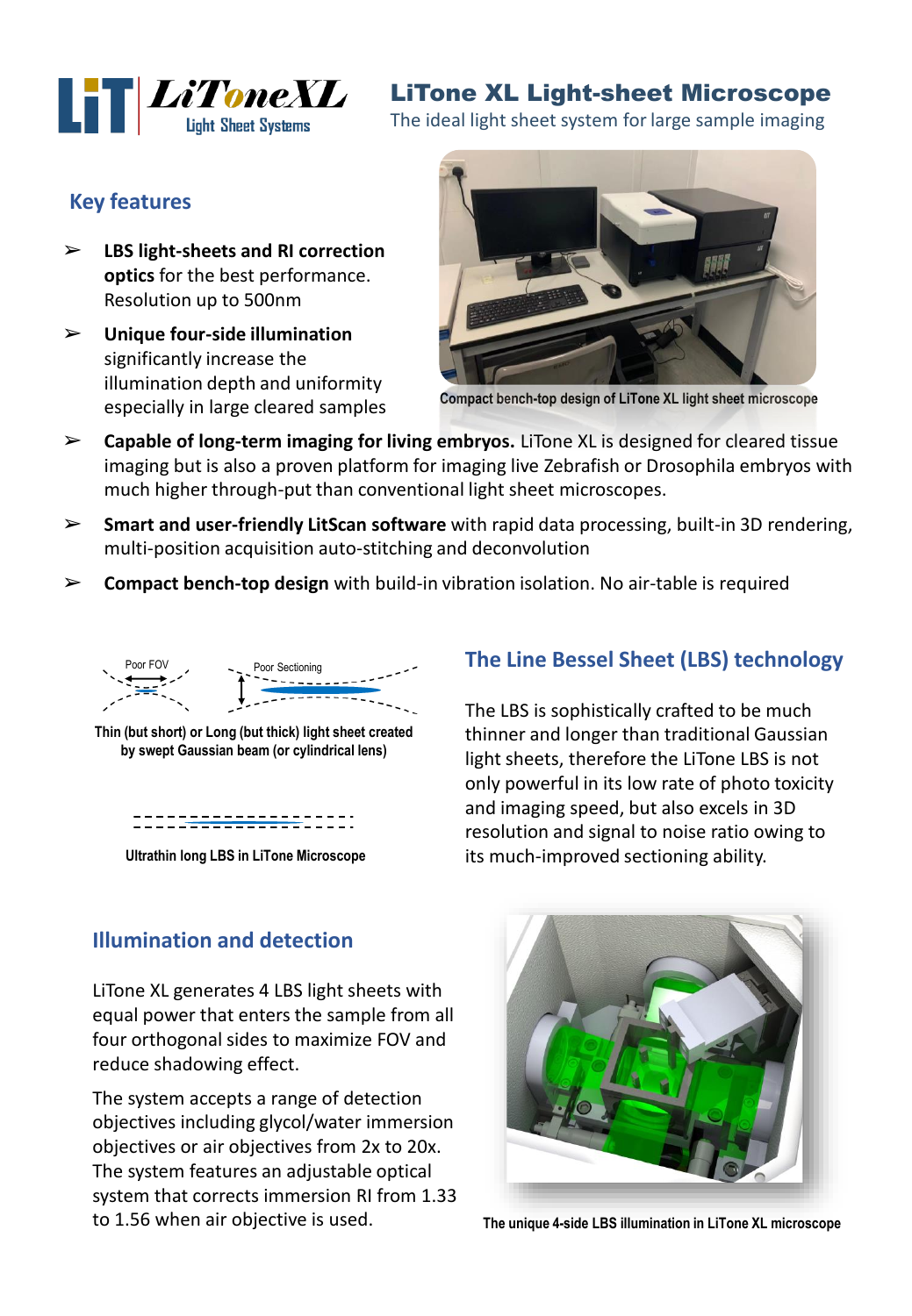

LiTone XL Light-sheet Microscope The ideal light sheet system for large sample imaging

#### **Applications**

LiTone XL microscope is designed to provide extended field of view with the best resolution possible for imaging large cleared samples such as organs, brains and embryos. The solventresistant exchangeable sample bath is compatible to all available clearing solution. LiTone XL's ability to image multiple small living embryos (e.g. zebrafish, drosophila embryos) over a long period of time offers extra versatility to the user.



**Full mouse brain 3D imaging. Marked region shows the lesion of stroke** 



**Living zebrafish embryo (GFP motor neuron, 24-36hpf)** 

#### **On-the-fly data processing**

Handling large imaging data is always dreadful, especially for large cleared samples where TBs of raw data need to be processed, transferred and stored. Our latest LitScan V control and analysis software offers build-in **5D data rendering package** that allows on-the-fly 3D viewing and sophisticated movie rendering by a few clicks right after the data is taken into the memory.



**LitScan v2.0 control and analysis software rendering 3D structure of hippocampus region in a cleared brain sample** 

LitScan integrates a set of useful data processing functions such as **fast 3D deconvolution**, **automatic stitching** and more. Save your budget from purchasing a third-party rendering software as LitScan does them all.